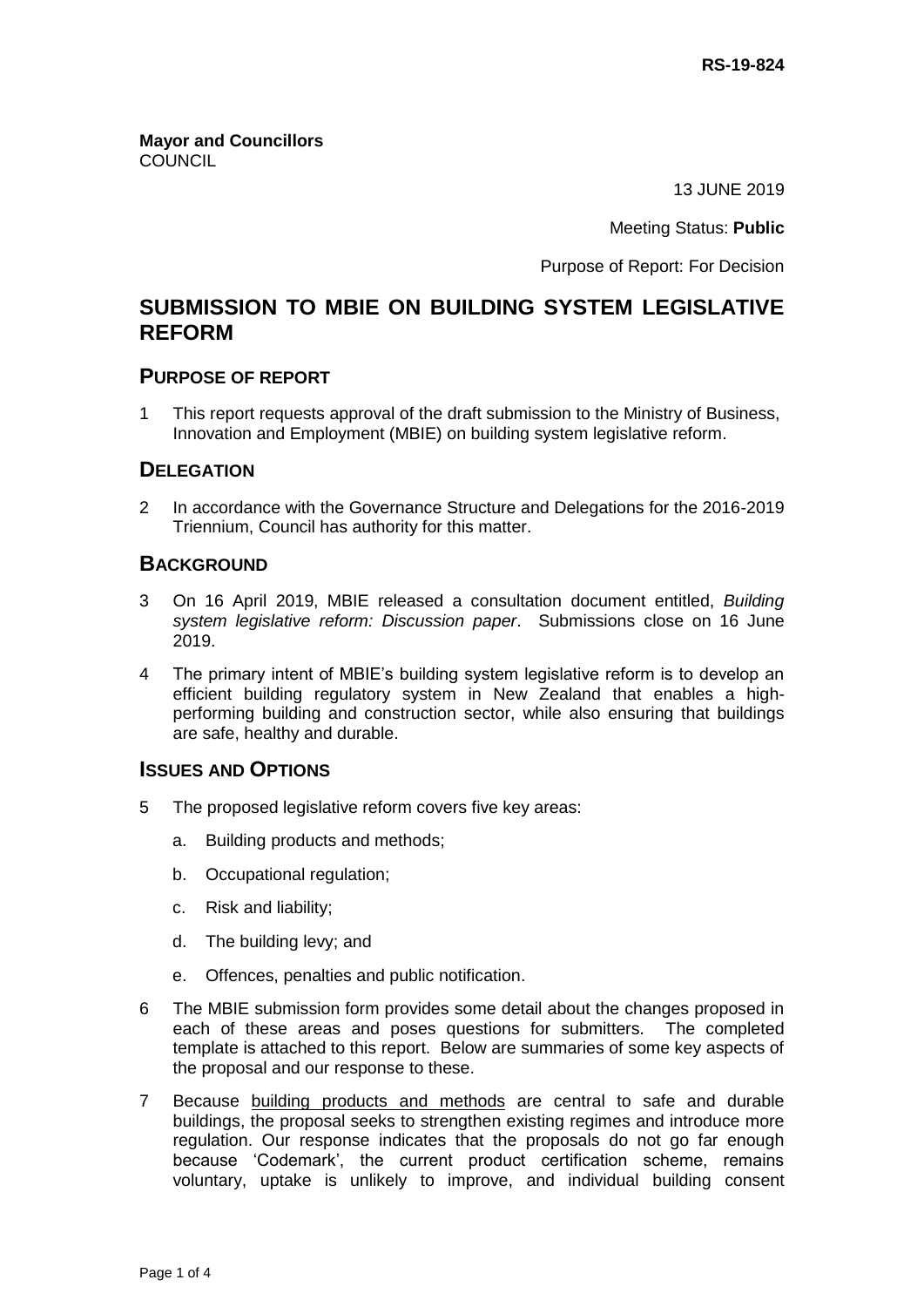authorities (BCAs) will remain responsible for assessing building products and methods. It is our view that BCA's are not best placed to make these assessments.

- 8 Occupational regulation aims to protect the public from harm by ensuring services are performed with reasonable care and skill. Although agreeing that the competency of various practitioners requires more robust assessment, our draft submission is that the proposal does not go far enough to ensure this outcome. BCA staff are required to upskill, gain qualifications, and undergo comprehensive competency assessments annually. This same degree of rigour has not been applied to designers and constructors through their various licensing regimes. Our view is that lifting competence standards of licensed building practitioners (LPBs) will improve the quality of building work.
- 9 The proposed changes in the area of occupational regulation will have implications for the BCA, as well as other parts of Council that undertake building works. Additional categories of LBPs and a new certification regime for engineers will require changed criteria for contracting building work, including both design and construction.
- 10 In the area of risk and liability, the discussion paper identifies two issues that need to be addressed in order to ensure protection for homeowners and provide incentives for builders and designers to produce high-quality work.
- 11 The first issue is that often homeowners aren't aware of the risks of the building process, and may not have plans in place to manage risks. To address this concern, the proposal is to introduce guarantee and insurance products (GIPs) for all residential new builds and significant alterations. It is proposed to be voluntary in the sense that homeowners may opt out. Councils would be required to gather data and record the existence of GIPs on Land Information Memoranda (LIMs). Our submission recommends that GIP uptake be mandatory and disclosure of GIPs could be through the sale and purchase agreements rather than LIMs.
- 12 The second issue is that (BCAs) may currently face a disproportionate share of damages when other parties are absent. However, the proposal is to retain the current joint and several liability provisions. Retaining the status quo is justified by the need to provide adequate compensation for homeowners. This shifts the burden to ratepayers when other parties have avoided or limited their accountability. Our recommendation is that with compulsory insurance (i.e. the proposed GIPs) the homeowner interest is protected and there is no longer an impediment to moving to proportional liability.
- 13 The discussion paper proposes several changes to the building levy to help reduce building consent fees without affecting service levels. MBIE has a large sum of levy money unexpended and, therefore, proposes to reduce the levy amount (25%) and widen the scope on which levy money can be spent to broader stewardship of the building sector. Our submission supports widening the scope for levy spend and suggests other areas for support of the sector. The proposed reduction in levy (\$153 reduction for a house valued \$350,000) is not supported as the levy money is needed for greater MBIE involvement (for example, to play a more active role in upskilling the sector).
- 14 The proposed changes to offences and penalties aim to deter poor behaviour and better align the Building Act with other legislation that protects people's lives and wellbeing. The specific proposals would be to increase the maximum financial penalties under the Building Act; set higher maximums for organisations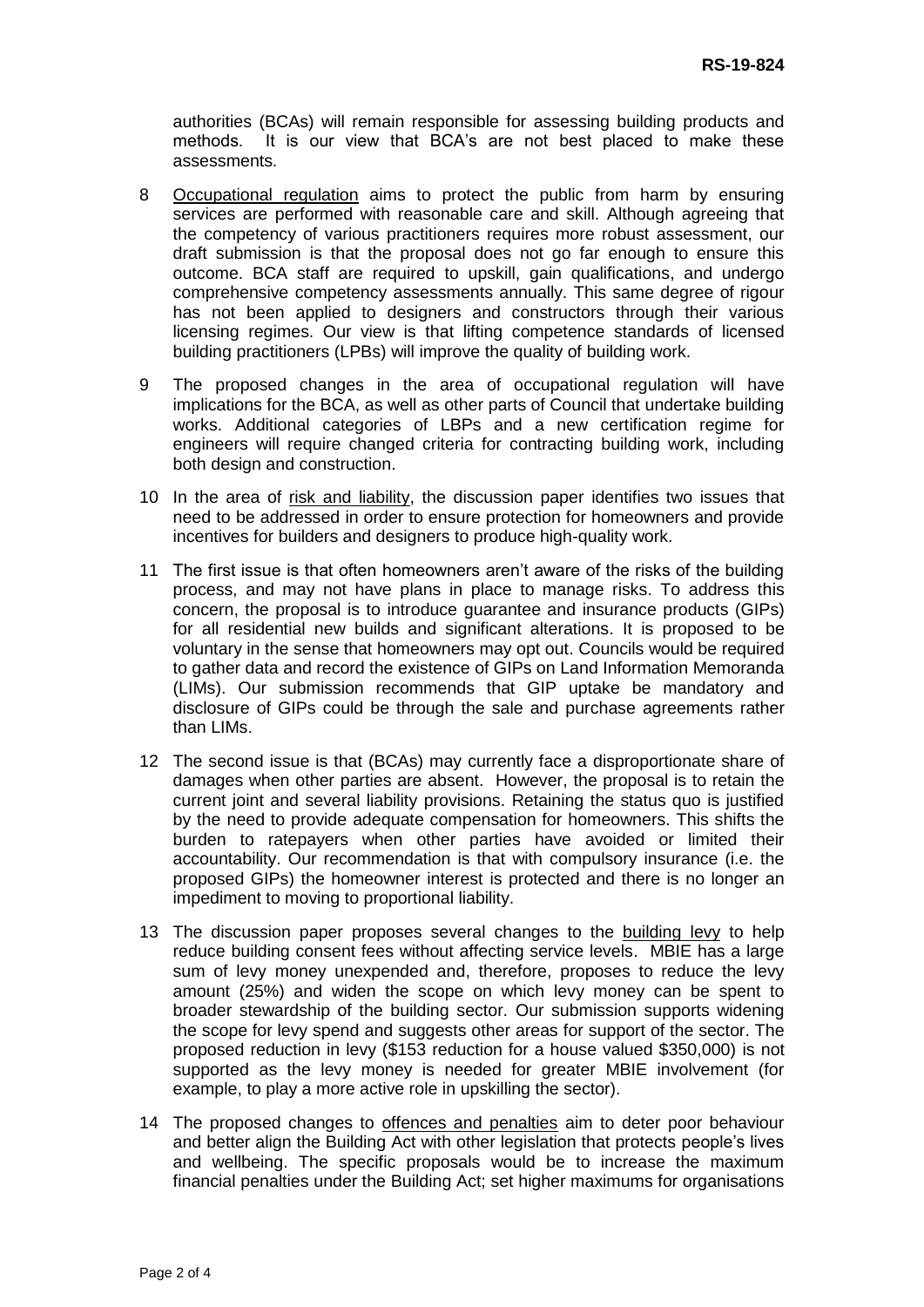than for individuals; extend the timeframe for enforcement agencies to lay charges; and update public notification requirements to reflect the public's increasing use of the internet to access information. Whilst our submission supports all these proposals, it suggests that, due to the low number of prosecutions taken, higher penalties should be extended to infringements, which are more widely utilised by Councils.

15 The submission – including the full list of questions and Council's proposed responses – can be found in Appendix 1.

#### **CONSIDERATIONS**

#### Policy considerations

16 There are no policy considerations for this submission.

#### Legal considerations

17 There are no legal considerations for this submission as the proposal is to retain joint and several liability. Legal Counsel advice has been included in the development of this submission.

#### Financial considerations

18 The financial considerations related to the proposals are minimal. The proposals, if legislated, could slightly decrease income from handling the MBIE levies, and some development of our systems could be required for recording GIPs.

#### Tāngata whenua considerations

19 We have not engaged directly with iwi on this submission.

#### Strategic considerations

20 *Toitū Kāpiti* includes an aspiration for a resilient community that has support for basic needs and feels safe and connected. Therefore, it is important that Council advocate for outcomes that will have a favourable impact on the District.

## **SIGNIFICANCE AND ENGAGEMENT**

### Significance policy

*21* This submission is considered to have a low level of significance under Council policy.

#### Consultation already undertaken

22 No public consultation was undertaken for the development of this submission.

#### Engagement planning

*23* An engagement plan is not required for this submission.

## **Publicity**

24 This submission will be uploaded to the 'Submissions we have made' section of the Council website.